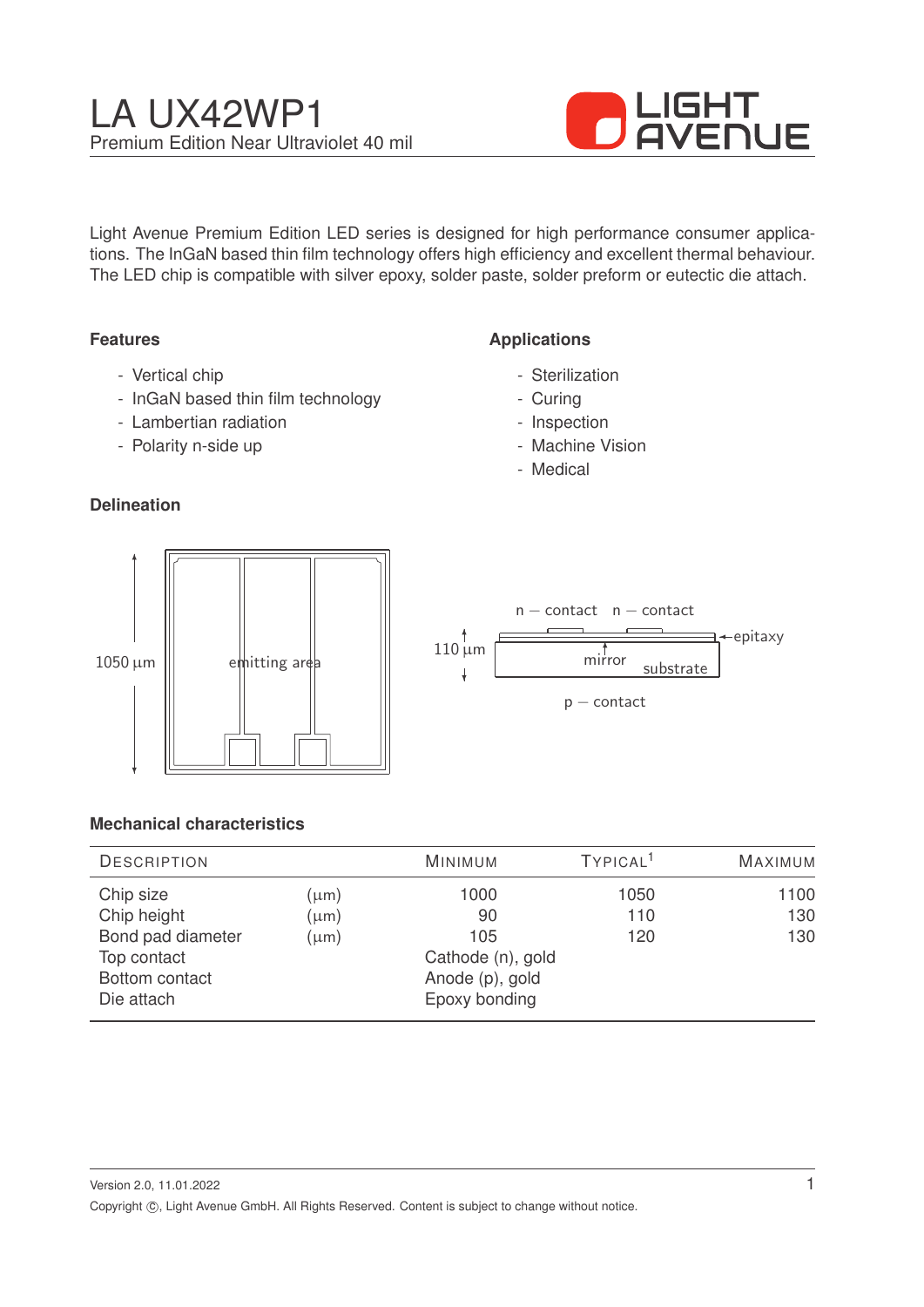

# Electro-optical characteristics ( $T_A = 25^{\circ} \text{C}$ )<sup>2</sup>

| <b>PARAMETER</b>                                                       | <b>SYMBOL</b>                                  | CONDITION                                                                                      | MIN.                    | TYP <sup>1</sup> | MAX.        | Unit     |
|------------------------------------------------------------------------|------------------------------------------------|------------------------------------------------------------------------------------------------|-------------------------|------------------|-------------|----------|
| Forward voltage<br>Reverse voltage<br>Peak wavelength<br>Radiant power | $V_F$<br>$V_R$<br>$\lambda_{peak}$<br>$\Phi_e$ | $I_F = 500 \text{ mA}$<br>$I_R = 10 \mu A$<br>$I_F = 500 \text{ mA}$<br>$I_F = 500 \text{ mA}$ | 3.30<br>5<br>380<br>640 | 3.50<br>950      | 3.90<br>410 | nm<br>mW |
|                                                                        |                                                |                                                                                                |                         |                  |             |          |

# $\mathsf{Maximum}$  ratings  $(T_A = 25^{\circ} \mathsf{C})^3$

| PARAMETER                                                              | <b>SYMBOL</b>                | <b>VALUE</b>          | Unit               |
|------------------------------------------------------------------------|------------------------------|-----------------------|--------------------|
| Operating temperature range<br>Forward current<br>Junction temperature | $T_{op}$<br>1 F<br>$\perp_i$ | $-3085$<br>700<br>125 | $^{\circ}$ C<br>mA |

# **Binning** ( $I_F = 500 \text{ mA}$ )

|                    |       |      |                 |            | WAVELENGTH (NM) |      |         |
|--------------------|-------|------|-----------------|------------|-----------------|------|---------|
|                    |       | 380- | 385-            | 390-       | 395-            | 400- | $405 -$ |
|                    |       | 385  | 390             | 395        | 400             | 405  | 410     |
| Radiant power (mW) | >640  | U35  | V35             | W35        | X35             | Y35  | Z35     |
|                    | > 800 | U36  | V36             | W36        | X36             | Y36  | Z36     |
|                    | >1000 | U37  | V <sub>37</sub> | <b>W37</b> | X37             | Y37  | Z37     |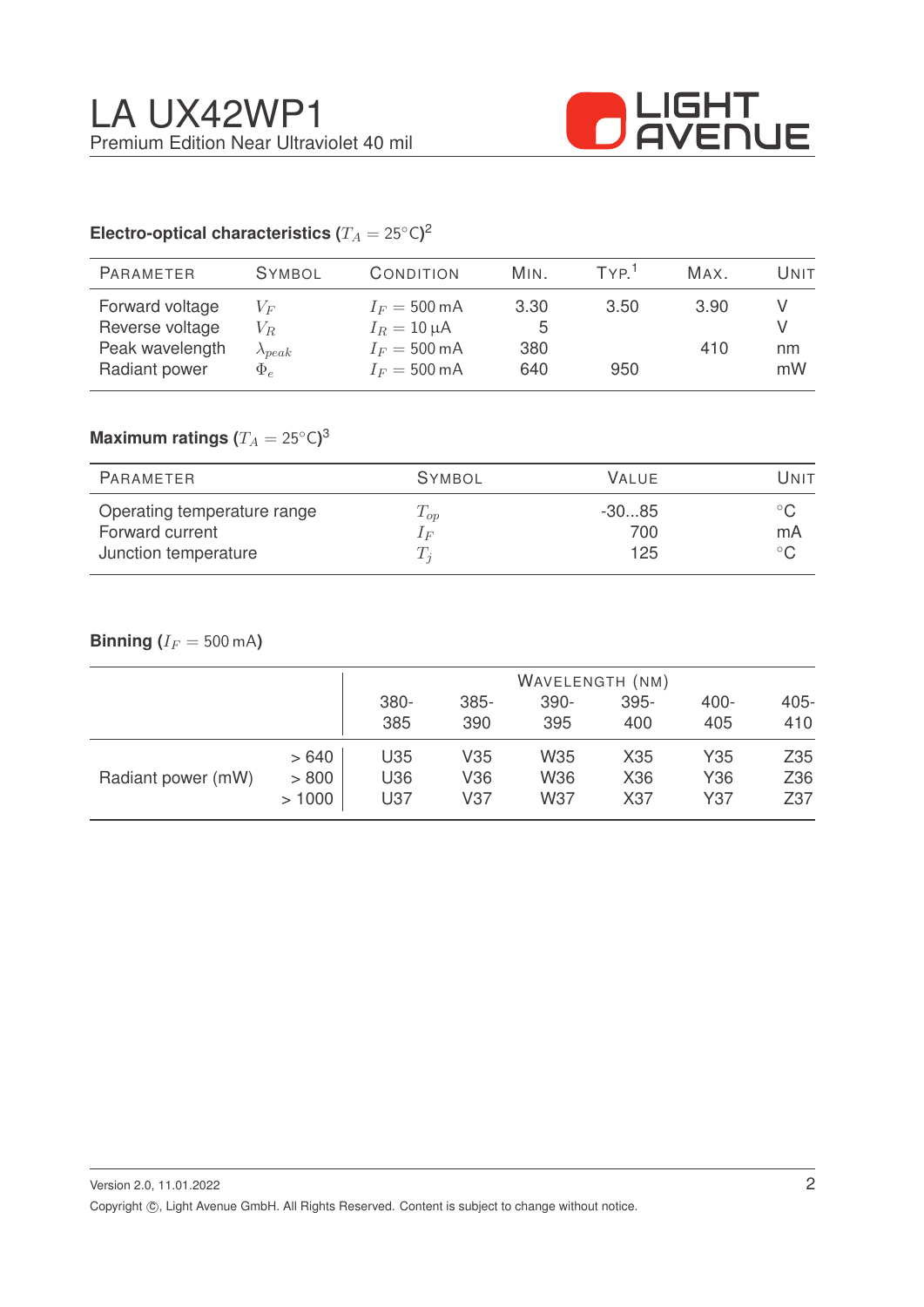

## **Handling and Storage Conditions**

Storage time for wafers in sealed condition is not limited by the die itself, but may be limited by the adhesion of the blue foil (storage ambient conditions:  $T_a = 15...30^{\circ}$ C; relative humidity: < 60%, vertical storage). Customer has to make sure that there is no glue from the adhesive foil on the backside either by a die shear test or by visual inspection of the backside before production. The hermetically sealed shipment lot shall be opened under temperature and moisture controlled cleanroom environment only. Customers have to follow the according rules for desposition as the material can be hazardous for humans and the environment. Chips are placed on a blue foil, which may contain the following substance in a concentration of circ.18% wt: Bis (2 ethyl(hexyl)phthalate) (DEHP) [CAS #: 117-81-7; EC # 204-211-0]. Dice have to be handled ESD sensitive.

#### **Packing**

Chips are placed on a blue foil inside a 6 inch ring or alternatively on a blue foil (mylar). For shipment the wafers of a shipment lot are arranged to stacks. Please use the recycling operators familiar to you. If required you can ask for our help. Please get in touch with your nearest sales office. By agreement we will take packing material back, if sorted. Transport costs of any kind must be paid by customers. For packing material that is returned to us unsorted or which we are not obliged to accept, any costs incurred will be invoiced to you.

#### **Design Objectives**

The chip design was developed and released based on the producer's standard assembly procedures and packaging. Bond strength properties are in accordance to MIL-STD-750D, method 2037. Whether the chip fits to the customer's products with its according die and wire bond procedures and packaging must be evaluated by the customer himself. If workability problems arise after this release a mutually conducted problem solving procedure has to be set up, if the chips are suspected of contributing to the problems.The chips are produced with best effort, but on chip level a subset of the chip characteristics can be determined only. Performance of the chip in the customer's products can only be determined by the customer himself.

#### **Returns and Complaints**

For complaints and returns of material a RMA-number is necessary. Samples for analysis purposes can be send to us without credit.

### **Shipping Conditions**

If not otherwise arranged, the "General Terms of Business of Light Avenue GmbH" apply for any shipment. If this document is not familiar to you, please request it at our nearest sales office.

Version 2.0, 11.01.2022 Copyright ©, Light Avenue GmbH. All Rights Reserved. Content is subject to change without notice.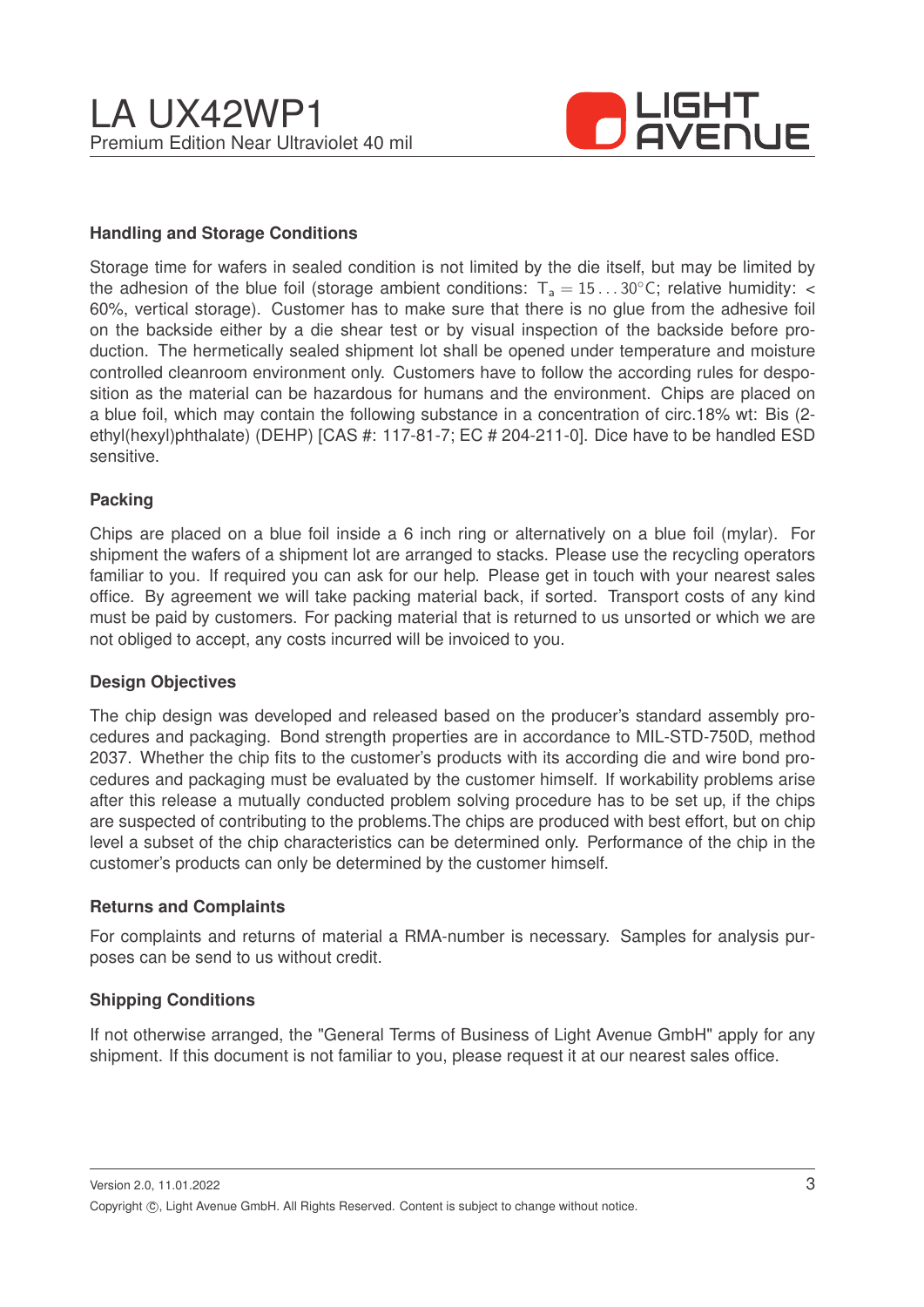

## **Disclaimer Attention please!**

- **Components used in life-support devices or systems must be expressly authorized for such purpose!**

Critical components<sup>4</sup> may only be used in life-support devices<sup>5</sup> or systems with the express written approval by us.

- All products, product specifications and data to improve reliability, function, design or otherwise are subject to change without notice .
- Light Avenue GmbH, its affiliates, agents, and employees, and all persons acting on its or their behalf, disclaim any and all liability for any errors, inaccuracies or incompleteness contained in any datasheet or in any other disclosure relating to any product. Light Avenue makes no warranty, representation or guarantee regarding the suitability of the products for any particular purpose or the continuing production of any product. To the maximum extent permitted by applicable law, Light Avenue disclaims (i) any and all liability arising out of the application or use of any product, (ii) any and all liability, including without limitation special, consequential or incidental damages, and (iii) any and all implied warranties, including warranties of fitness for particular purpose, non-infringement and merchantability. Statements regarding the suitability of products for certain types of applications are based on Light Avenue's knowledge of typical requirements that are often placed on Light Avenue's products in generic applications. Such statements are not binding statements about the suitability of products for a particular application. It is the customer's responsibility to validate that a particular product with the properties described in the product specification is suitable for use in a particular application. Parameters provided in datasheets and/or specifications may vary in different applications and performance may vary over time. All operating parameters, including typical parameters, must be validated for each customer application by the customer's technical experts. Product specifications do not expand or otherwise modify Light Avenue's terms and conditions of business, including but not limited to the warranty expressed therein. Except as expressly indicated in writing, Light Avenue's products are not designed for use in medical, life-saving, or life-sustaining applications or for any other application in which the failure of the Light Avenue product could result in personal injury or death. Customers using or selling Light Avenue products not expressly indicated for use in such applications do so at their own risk. Please contact authorized Light Avenue personnel to obtain written terms and conditions regarding products designed for such applications. No license, express or implied, by estoppel or otherwise, to any intellectual property rights is granted by this document or by any conduct of Light Avenue. Product names and markings noted herein may be trademarks of their respective owners.
- The information describes the type of component and shall not be considered as assured characteristics. Due to technical requirements components may contain dangerous substances. For information on the types in question please contact our Sales Organization.
- Lead free product RoHS compliant.
- The quality level of the final visual inspection shall comply to an AQL of 1.0 (according to MIL-STD-105E, level II), if the customer performes an incoming visual inspection of a shipment.